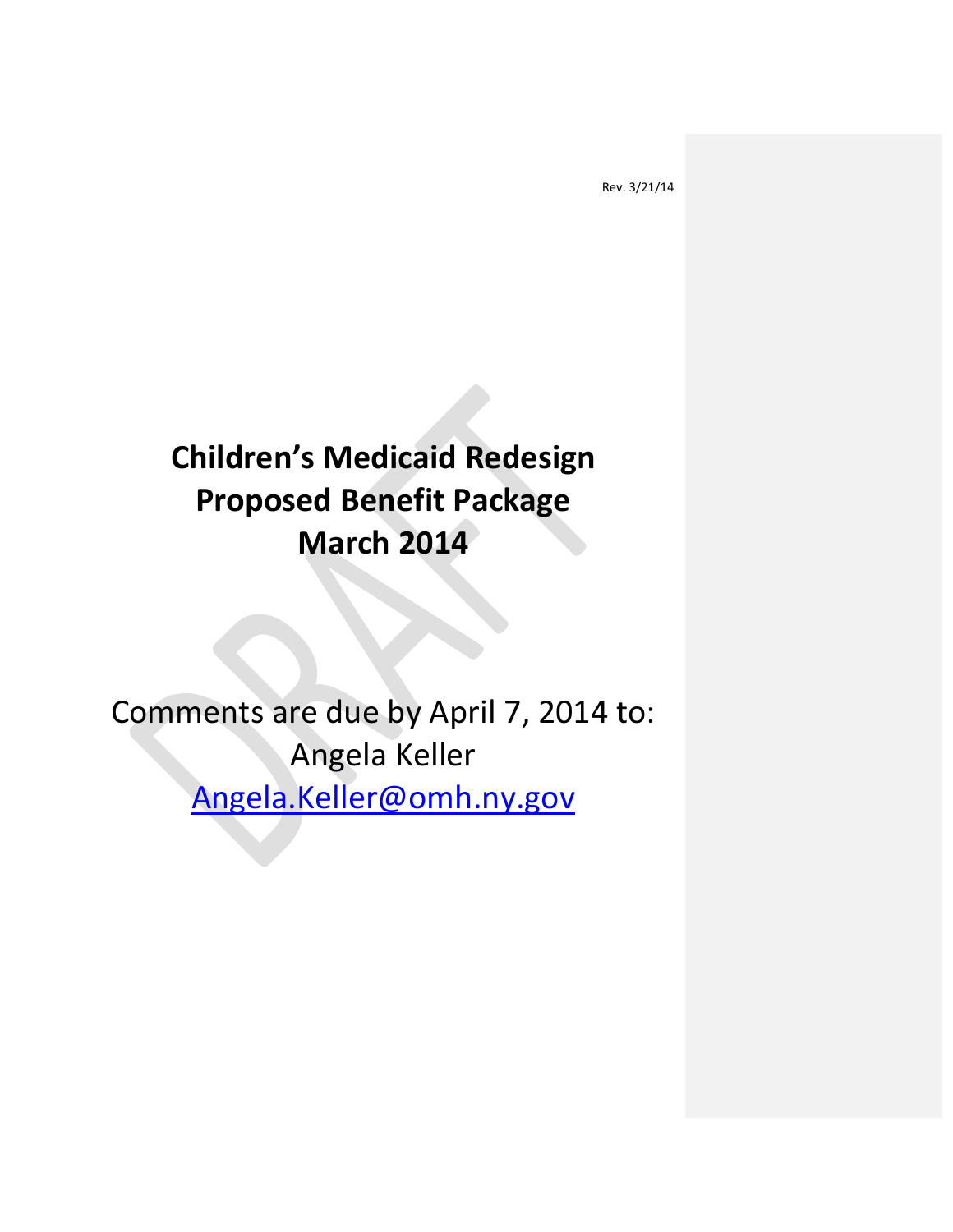# **State Plan Amendment Recommendation**

The following services are proposed for inclusion in the State Plan as new behavioral health services within the Medicaid benefits. Any services added to the State Plan need to be REHABILITATIVE (i.e., regaining of skills). These services would be available to all children enrolled in Medicaid.

#### *Mobile Crisis Intervention*

Mobile Crisis Intervention (MCI) services are provided to a child who is experiencing a psychiatric or substance use crisis, are designed to interrupt and/or ameliorate a crisis experience including an assessment, immediate crisis resolution and de-escalation, and development of a safety plan. The goals of MCI are engagement, symptom reduction, stabilization, and restoring individuals to previous level of functioning. All activities must occur within the context of a potential or actual psychiatric or substance abuse crisis. MCI is a face-toface intervention and can occur in a variety of locations, including an emergency room or health/behavioral health clinic setting, or other community locations where the child lives, attends school, works, engages in services and/or socializes. Coordination between emergency room staff and crisis service providers will divert from inpatient admissions when appropriate. MCI services include the following components:

- 24/7 availability and capacity to respond within one hour of call.
- An assessment of risk, mental status, and medical stability; and the need for further evaluation or other health/behavioral health services. (the entity that the person is referred to conducts an evaluation/assess)
	- o Includes engagement with the child, family members, or other collateral sources (e.g. caregiver, school personnel) with pertinent information for the purpose of an assessment to determine level of safety, risk and to plan for the next level of services, including treatment and/or referral to other alternative mental health/chemical dependency services at an appropriate level. (warm hand off)
- Short-term MCI includes crisis resolution and de-briefing with the identified Medicaid eligible child, the child's family and the treatment provider.
- Development of immediate safety plan.
- Referral and linkage to appropriate community services to avoid more restrictive levels of treatment.
- Follow-up with the child and family within 24 hours of initial contact/response.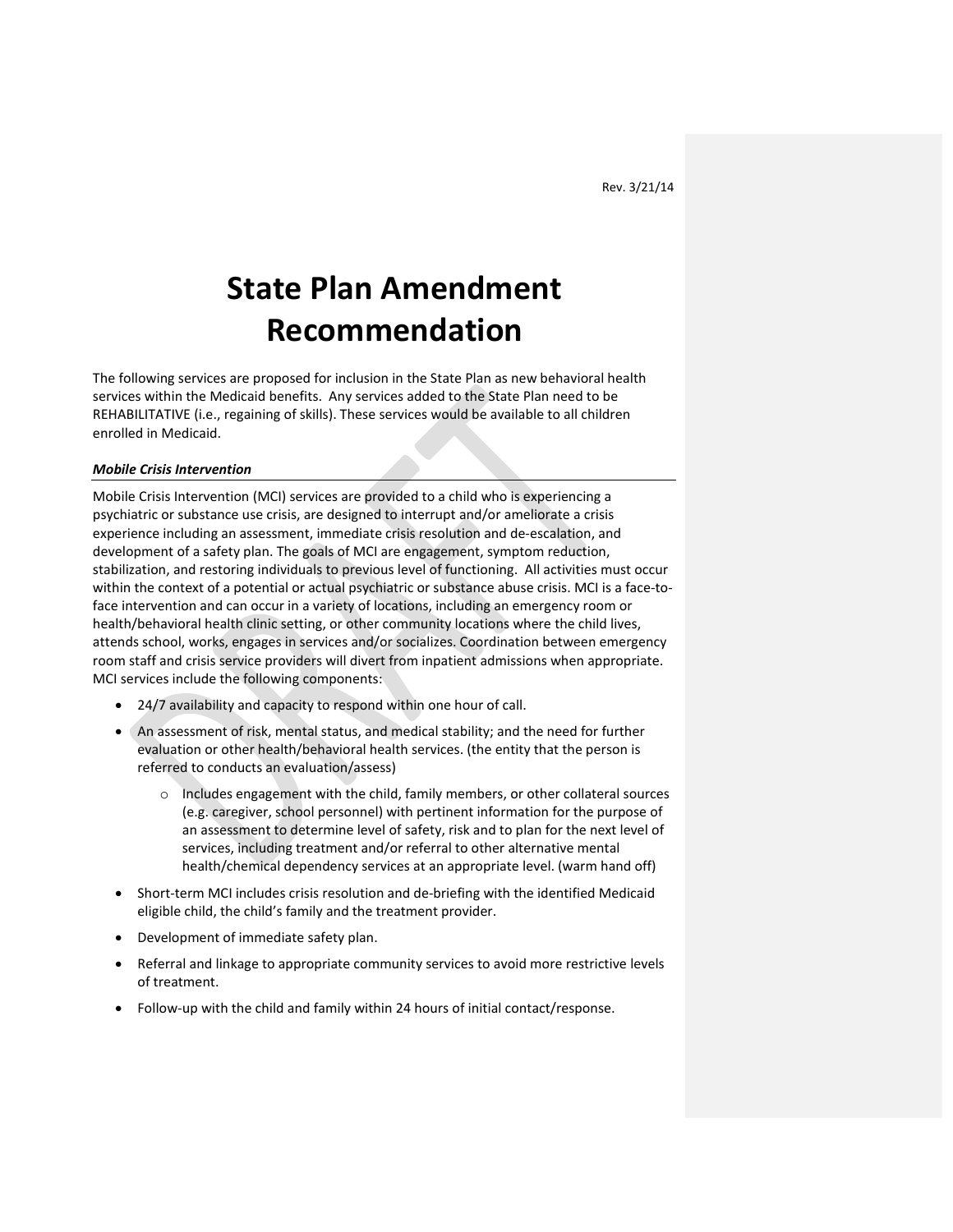Consultation with a physician or other qualified providers to assist with the child's specific crisis.

# *Community Psychiatric Support and Treatment (CPST):*

CPST services are goal-directed supports and solution-focused interventions intended to achieve identified goals or objectives as set forth in the child's treatment plan. CPST is a face-toface intervention, recommended by a licensed practitioner of the healing arts, with the child, family or other collateral supports. The service may include the following components to meet the needs of the individuals with mental health or mental health co-occurring diagnoses:

- Assist the child and family members or other collateral supports to identify strategies or treatment options associated with the child's behavioral health needs, with the goal of minimizing the negative effects of mental illness symptoms or emotional disturbances or associated environmental stressors which interfere with the child's daily living,, academic progress, personal recovery, family and/or interpersonal relationships, and community integration. (Psycho-education)
- Provide individual supportive treatment and counseling, solution-focused interventions, emotional, cognitive and behavioral management, and problem behavior analysis with the child/family, with the goal of assisting the child with social, interpersonal, self-care, daily living, and independent living skills to restore stability, to support functional gains and to adapt to community living. (Intensive In-Home)
- Provide socialization and adaptive skills necessary to be successful in the domains of employment, housing, education and community life and to reside successfully in home and community settings. (Skill building)
- Provide life safety skills such as, ability to access emergency services, basic safety practices and evacuation, physical and mental health care (maintenance, scheduling physician appointments), recognizing when to contact a physician, self-administration of medication for physical and mental health or substance use disorder conditions, understanding purpose and possible side effects of medication prescribed for conditions, other common prescription and non-prescription drugs and drug uses (Skill building)
- Assist the child with developing and maintaining living skills specific to living independently including managing their money, medications, and using community resources and other self-care requirements. (Skill building)
- Facilitate participation in and utilization of strengths based planning and treatments which include assisting the child and family members or other collateral supports with identifying strengths and needs, resources, natural supports, and developing goals and

**Comment [AK1]:** Overall goal of this service is for non-licensed providers, upon the recommendation by licensed practitioners, to provide crisis related, skill building, psychoeducation and intensive services. These activities could be with in an evidence based practice, for which a provider is credentialed by the State, or as a separate defined intervention.

Parentheses at the end of each bullet are merely a 'cue' of the intent of the defined activity.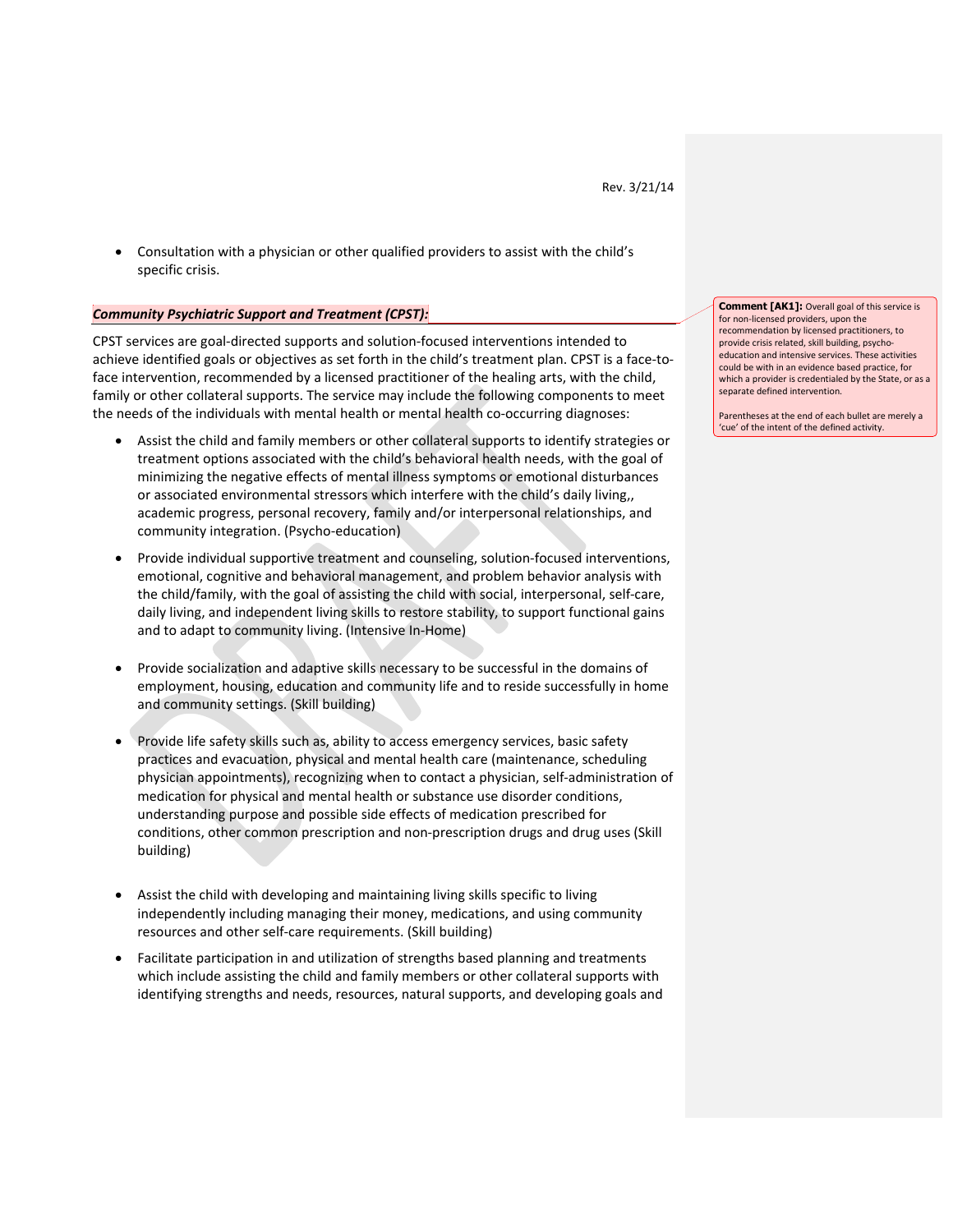objectives to utilize personal strengths, resources, and natural supports to address functional deficits associated with their behavioral health disorder.

- Provide restoration, rehabilitation, assistance with employment, housing and education goals, and support to connect with additional services for attaining and sustaining the identified goals.
- Assist the child/family with effectively responding to or avoiding identified precursors or triggers that would risk their remaining in a natural community location, including: assisting the child and family members or other collateral supports with identifying a potential psychiatric or personal crisis; practicing de-escalation skills; developing a crisis management plan; assessment of the step-by-step plan before a crisis occurs; strategies to take medication regularly; and seeking other supports to restore stability and functioning. (Crisis Avoidance)
- Provide short-term in-home crisis intervention to families following a crisis. The purpose of this activity is to defuse the crisis and stabilize the child/youth in the home and natural environment. Goal setting is focused upon the issues identified from mobile crisis intervention, emergency room crisis and other referral. The service is intended to be stability focused. (In Home Crisis Intervention)
- Implement interventions using evidence-based techniques, drawn from cognitivebehavioral therapy and other evidence-based psychotherapeutic interventions that ameliorate targeted symptoms and/or recover the person's capacity to cope with or prevent symptom manifestation. (EBPs)

#### **Other Licensed Practitioner:**

Other licensed practitioner who is licensed in the State to prescribe, diagnose and treat individuals with the physical or mental disability or functional limitations at issue, and operating within the scope of practice defined in State law (only includes: Psychologist, Licensed Marriage and Family Therapist, Licensed Mental Health Counselor, Licensed Clinical Social Worker or Advance Practice Registered Nurse). Activities would include:

- Recommending treatment
- Developing recovery or treatment plan
- Activities within the scope of all applicable state laws and their professional license including counseling, individual or family therapy.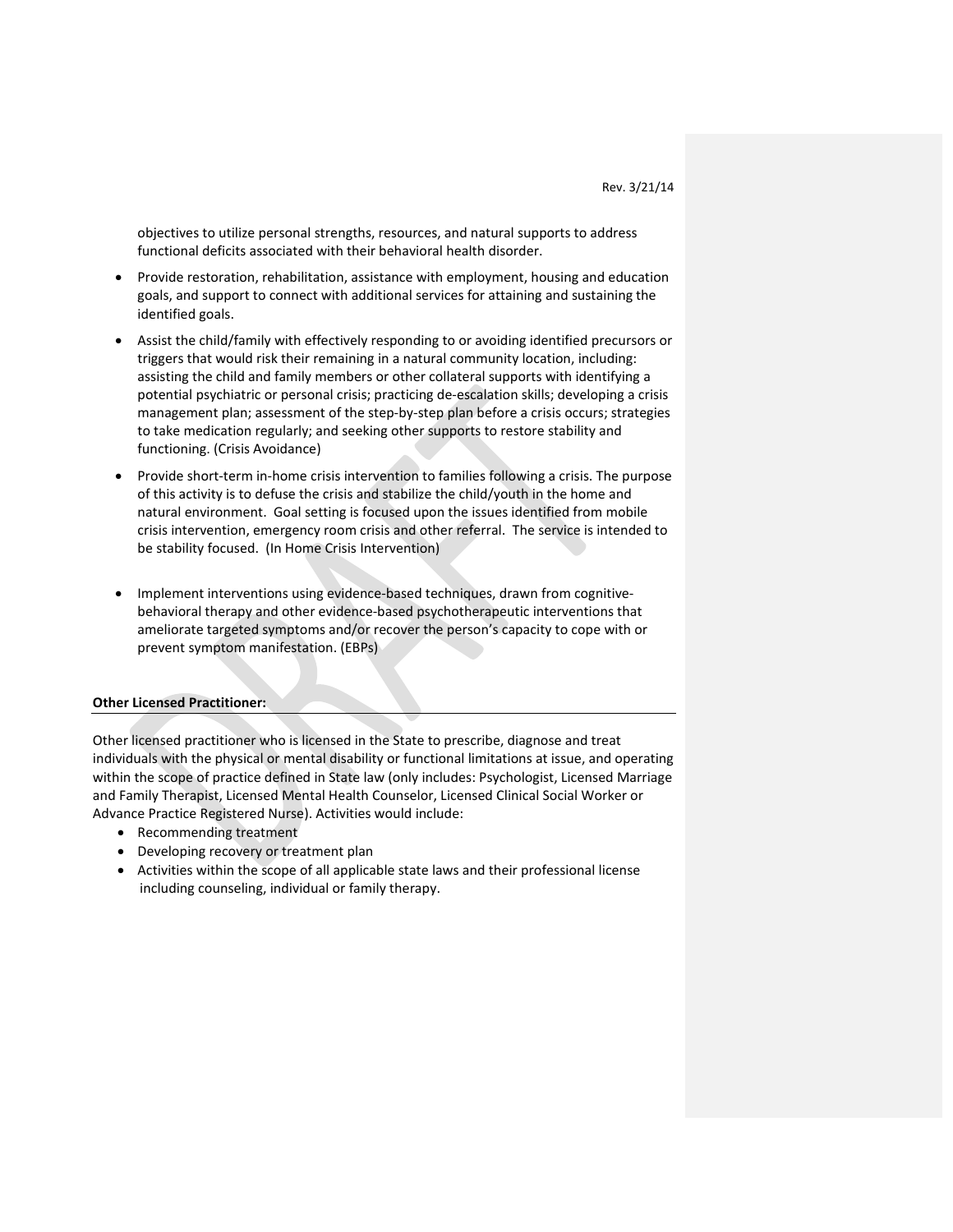# **Proposed 1915i-like Services**

HCBS Services should be thought of as HABILITATIVE (i.e., services needed to acquire skills). Children will need to meet Level of Need criteria to have access to 1915i-like services; the criteria has not yet been developed. The State hopes to apply deeming to enable Medicaid eligibility determination to be based on a 'family of one'.

### **Care Coordination <sup>1</sup>**

A comprehensive process of: engagement and outreach activities that will support engaging children and families in care and promoting continuity of care; assessment and periodic reassessment of needs; creating an individualized, child and family centered plan of care using high fidelity wraparound for planning; coordinating and arranging for the provision of services between primary care, specialist and behavioral health providers, school, LDSS, legal or mandated providers, evidence-based referrals and follow-up and consultations; supporting adherence to treatment recommendations or legal requirements; building the family's natural supports; and monitoring and evaluating a child/family's needs and service access, care transitions and social, legal and community services, where appropriate.

#### **Skill Building**

 $\overline{a}$ 

This service focuses on helping the child to be successful in the home, community and school by acquiring both social and environmental skills associated with his/her current developmental stage.

Skill Building Services are provided to the child and the child's family to support the development and maintenance of skills sets. Skill Building Services utilizes an individualized, strength based approach in assisting the child in recognizing his/her functional assets/strengths and those that need developing.

It is expected that independent living/skills building activities take place in the community. Examples of community settings could encompass: a grocery or clothing store (teaching the young person how to shop for food, or what type of clothing is appropriate for interviews), apartment complexes (to seek out housing opportunities), laundromats (how to wash their clothes). Housekeeping, homemaking (shopping, child care and laundry services) or basic

 $1$  The final inclusion of this service definition within the 1915i-like service array for children will depend on final decisions made related to health home eligibility criteria for children. That is, if children meeting the Level of Need (LON) criteria for 1915i-like services meet the health home eligibility, their care coordination will be provided by the health home and it will be duplicative to have a 1915i like care coordination service.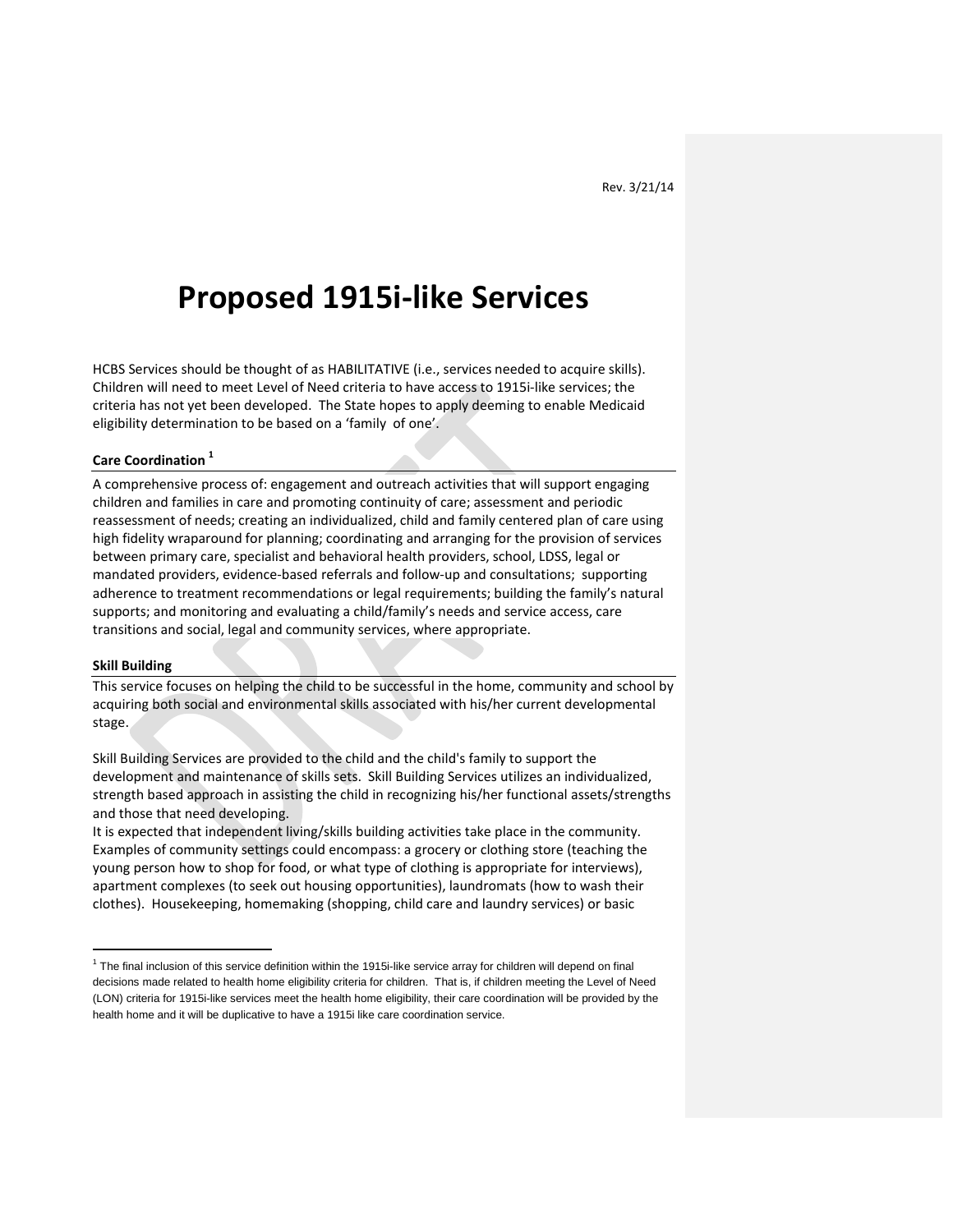services, solely for the convenience of a child receiving independent living/skills building, are not covered.

Support is offered through a variety of activities (not an all-inclusive list) in areas such as

- completing homework (excludes tutoring)
- problem solving
- functional social skills such as receiving a compliment, asking for help, etc.
- verbal skills
- the development of play skills and imagination
- organizational skills
- cooperation and peer relationships
- life coaching to prepare a youth for transition to living independently
- developing Independent living skills to assist children who, are or will be, transitioning to adulthood with support in acquiring, retaining and improving self-help
- use of transportation (accessing public transportation, learning to drive, obtaining insurance)
- social and emotional skills development to support recovery oriented activities and living.

# *Family and Caregiver Support Services<sup>2</sup>*

Family and Caregiver Support Services (FCSS) are an array of formal and informal services and supports provided to families raising a child who is experiencing social, emotional, developmental, substance use and/or behavioral challenges in their home, school, placement, and/or community. FCSS provide a structured, strength-based relationship between a Family Advocate and the parent/family member for the benefit of the child/youth.

Family is defined as the primary care-giving unit and is inclusive of the wide diversity of primary caregiving units in our culture. Family is a biological, foster, adoptive or self-created unit of people residing together, consisting of adult(s) and/or child(ren), with adult(s) performing duties of parenthood/caregiving for the child(ren). Persons within this unit share bonds, culture, practices and a significant relationship. Biological parents, siblings and others with significant attachment to the individual living outside the home are included in the definition of family. For the purposes of this service, "family" is defined as the persons who live with, or provide care to, a child served by 1915i-like services and may include a parent, spouse, sibling, children, relatives, grandparents, guardians, foster parents or others with significant attachment to the individual.

FCSS are provided by a trained and credentialed Family Peer Advocate (FPA) or trained family advocate who is uniquely qualified to work with families based on their personal experience

 2 NOTE: Resource analysis will be conducted with regard to this proposed service. It may at a future date be proposed as a new SPA service.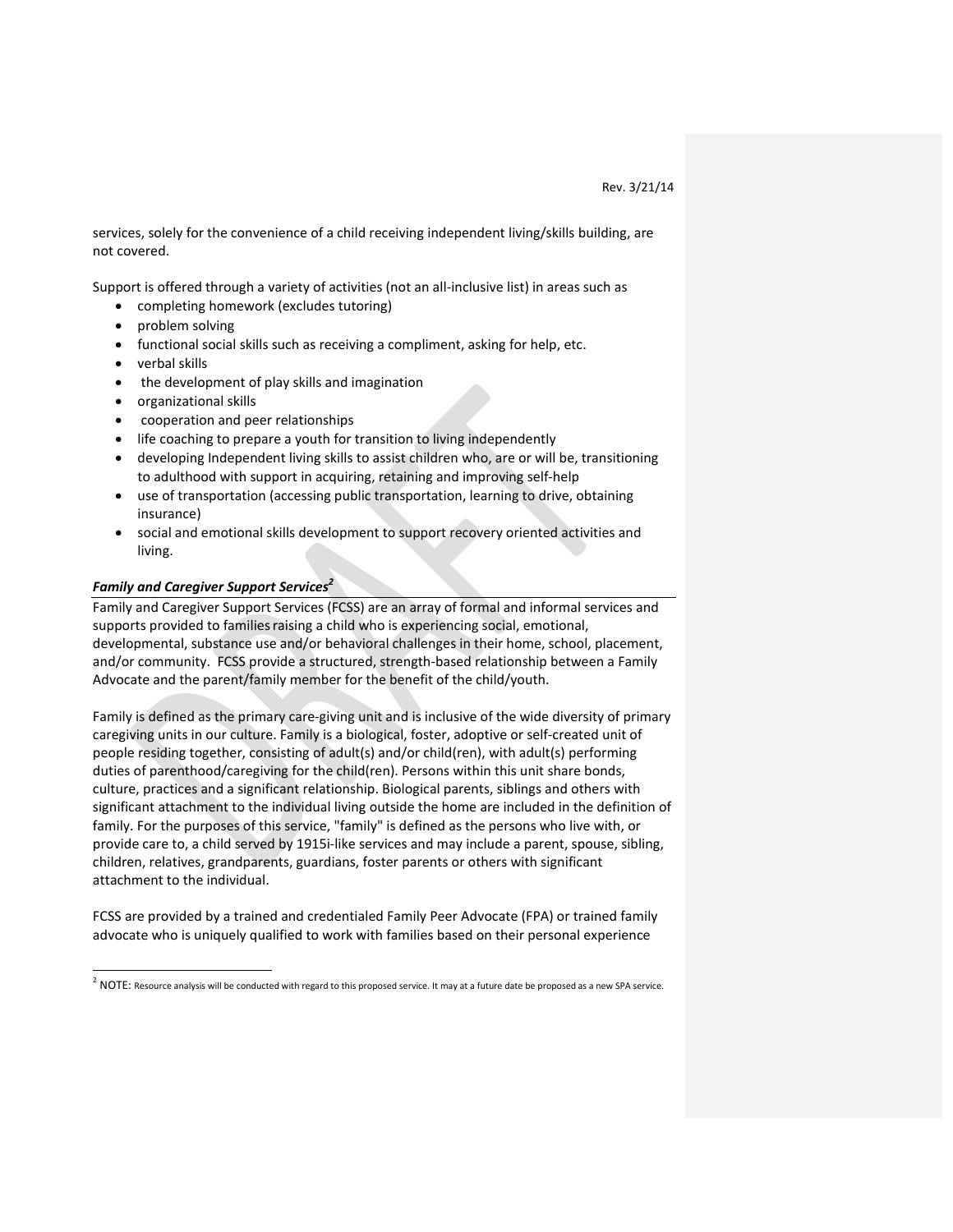parenting a child with similar needs and/or the specialized training they receive. FCSS can be provided through individual and group face-to-face work (at the family's home, in the community or in an office) and/or by telephone/Skype contacts. Categories of FPSS include:

- Outreach and Information
- Engagement, Bridging and Transition Support
- Self-Advocacy, Self-Efficacy and Empowerment
- Parent Skill Development
- Community Connections and Natural Supports
- Promoting Effective Family-Driven Practice

# *Youth Support and Training*

Youth support and training (YSAT) services are child/youth centered services that provide the training and support necessary to ensure engagement and active participation of the youth in the treatment planning process and with the ongoing implementation and reinforcement of skills learned throughout the treatment process. Activities may include:

- promote skills for coping with and managing psychiatric symptoms and substance use disorders;
- serve as an advocate, mentor or facilitator for resolution of issues;
- enhance resiliency/recovery-oriented attitudes such as hope, confidence and selfefficacy;
- build community living skills; and,
- navigating the service system.

Youth advocacy activities must be intended to develop and achieve the identified goals and/or objectives as set forth in the youth's individualized care plan. The structured, scheduled activities provided by this service emphasize the opportunity for the youth to expand the skills and strategies necessary to move forward in meeting their personal, individualized life goals and to support their transitioning into adulthood.

# **Crisis Respite**

Crisis Respite is a short-term care and intervention strategy for children and their families as a result of a behavioral health crisis event that creates an imminent risk for an escalation of symptoms without supports and/or a loss of functioning. It may be used when acutely challenging emotional crisis occur which the child is unable to manage without intensive assistance and support. The need for Crisis Respite may be identified as a result of a mobile crisis intervention or may come from referrals from the emergency room, the community, selfreferrals, or as part of a step-down plan from an inpatient setting.

Crisis Respite services may be delivered in home or out of home by front-line staff in community based sites. Services offered may include: site-based crisis residence, health and wellness coaching, wellness activities, family support, conflict resolution, and other services as needed. Out of home Crisis Respite is not intended as a substitute for permanent housing arrangements.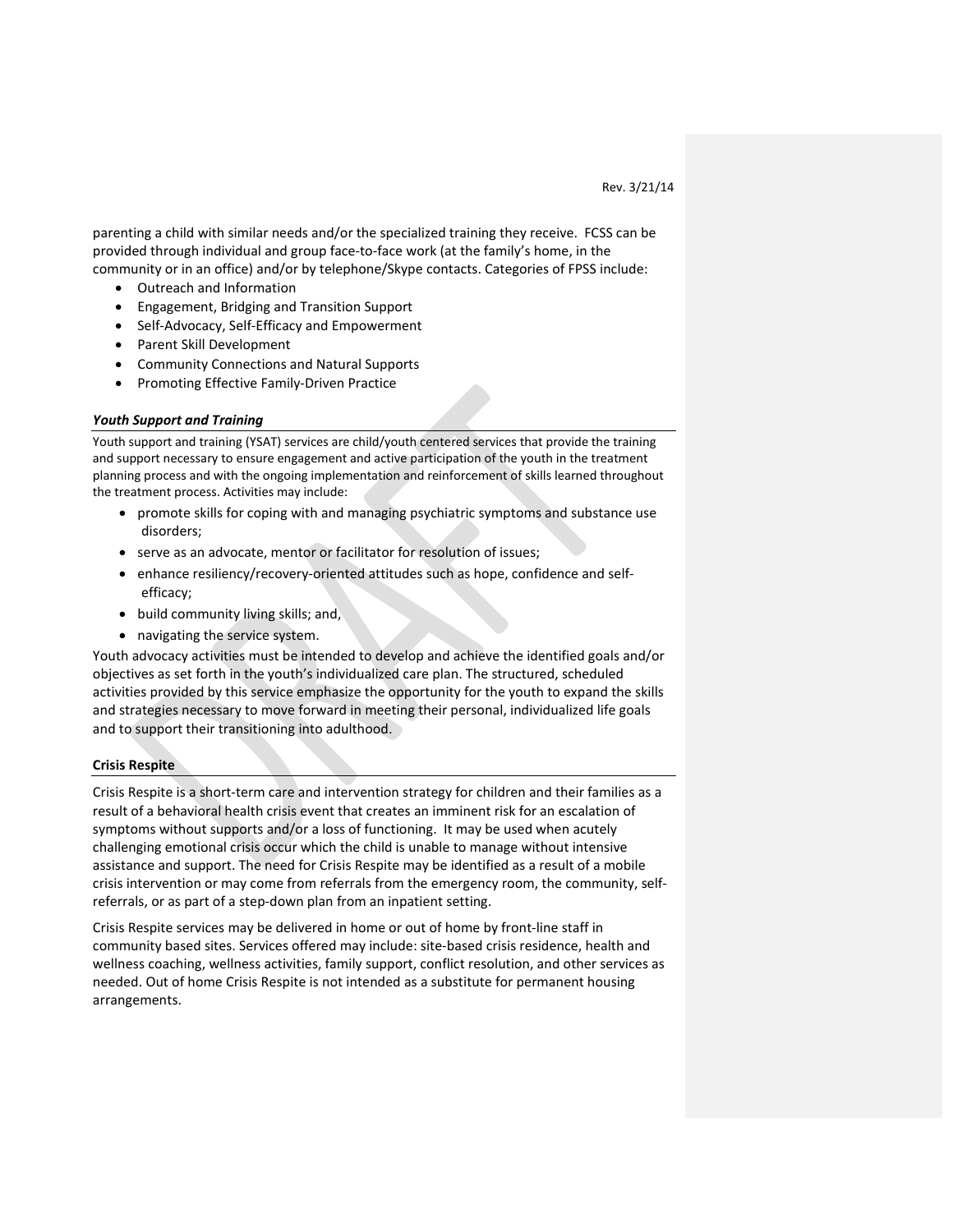Ongoing communication between child/family receiving crisis respite, crisis respite staff, and the child's established behavioral health providers is recommended to assure collaboration and continuity in managing the crisis situation and identifying subsequent support and service systems.

At the conclusion of a Crisis Respite period, crisis respite staff, together with the child/family and his or her established behavioral health providers, will make a determination as to the continuation of necessary care and make recommendations for modifications to the child's plan of care. Children are encouraged to receive crisis respite in the most integrated and costeffective settings appropriate to meet their respite needs.

#### **Planned Respite**

Planned respite services provide planned short-term relief for family/caregivers (non-shift staff) that are needed to enhance the family/caregiver's ability to support the child's disability and/or health care issues. This service may be provided in a one-to-one, individual session or group session. The service is direct care for the child by staff trained to support the child's disabilityrelated needs while providing relief from caregiver activities for the family/caregiver. This may occur on an hourly basis or on a daily/overnight basis. Planned Respite Services support the treatment plan goals. Planned Respite activities include providing supervision and recreational activities that match the child's developmental stage

#### **Prevocational Services**

Prevocational services are individually designed to prepare a youth to engage in paid work, volunteer work or career exploration. Prevocational services are not job-specific, but rather are geared toward facilitating success in any work environment for children whose disabilities do not permit them access to other prevocational services. The need for services will be reevaluated every six months and may be provided up to a total of 12 months.

This service may be delivered in a one-to-one session or in a group setting. Prevocational services are structured around teaching concepts such as compliance, attendance, task completion, problem solving, and safety based on a specific curriculum related to youth with disabilities. In addition, prevocational services assist with exploring career options, facilitating appropriate work habits, acceptable job behaviors, and learning job production requirements. This service may be provided in the community or a worksite to introduce the participant to the world of work.

Documentation is maintained that the service is not available under a program funded under Section 110 of the Rehabilitation Act of 1973 or the IDEA (20 U.S.C. 1401 et seq.).

#### **Supported Employment**

Supported employment services are individually designed to prepare children with serious emotional disturbance to engage in paid work, volunteer work or career exploration. Supported employment services provide assistance to children/youth with severe disabilities in a work setting.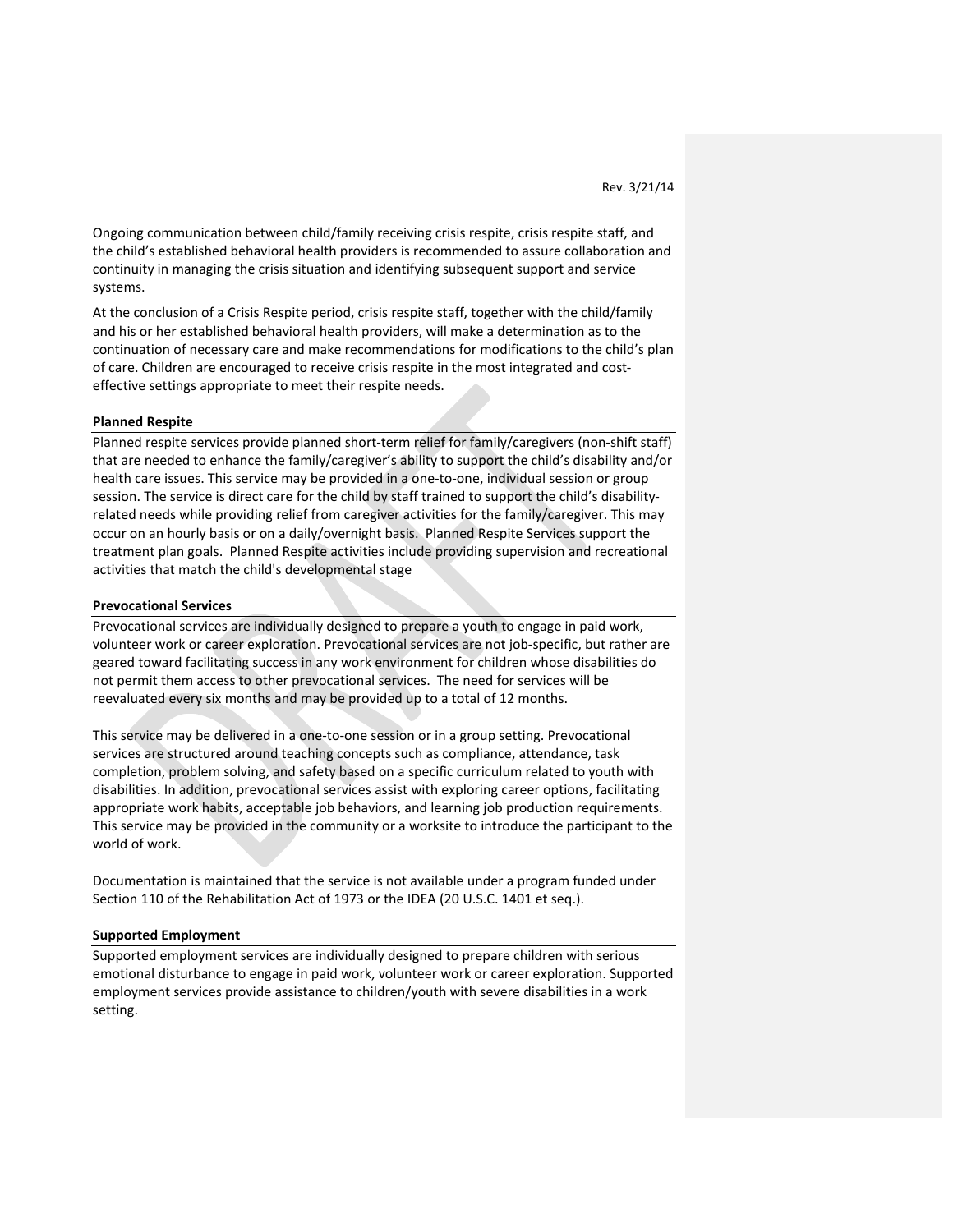This service may only be provided in an individual, one-to-one session. Supported employment services may be provided in a variety of settings, particularly work sites. Supported employment services include the following:

- supervision and training;
- intensive ongoing support;
- transportation to and from the job site;
- interface with employers regarding the child's disability(ies) and needs related to his or her healthcare issue(s);
- other activities needed to sustain paid work (e.g., employment assessment, job placement, adaptive/assistive equipment necessary for employment);
- job finding and development;
- training in work behaviors;
- assessing the interest and fit of a child for particular job opportunities;
- staff work with employers and job sites preparing them to be able to make necessary and reasonable accommodations;
- on-site support for the child as they learn specific job tasks;
- monitoring through on-site observation and through communication with job supervisors and employers.

### **Education Support Services**

*(NOTE: We wish to include a support service that is focused upon providing assistance with education system navigation. This will be explored further and included here, as we delve further into the limitation of doing so given the special education and related services as defined in Sections (22) and (25) of the Individuals with Disabilities Education Improvement Act of 2004 (IDEA) (20 U.S.C. 1401 et seq.).*

# **Residential Supports<sup>3</sup>**

 $\overline{a}$ 

Residential Supports services are designed to assist residents with acquiring, retaining and improving the necessary skills needed to live successfully in home and community-based settings. This service may be delivered in the participant's home or in local, public community environments as described in the service plan, such as libraries or stores.

Residential Supports services are necessary, as specified by the service plan, to enable the participant to integrate fully into the community and ensure the health, welfare, safety and maximum independence of the participant. Residential Supports providers will coordinate and ensure access to necessary medical and clinical services. Residential Supports may be provided

<sup>&</sup>lt;sup>3</sup> Note: The State is in the process of analyzing the CMS HCBS Final Rule to make a determination whether the defined allowable settings in which HCBS services allows NY to deliver this service in residential settings. This service may stand within 1915i or be removed.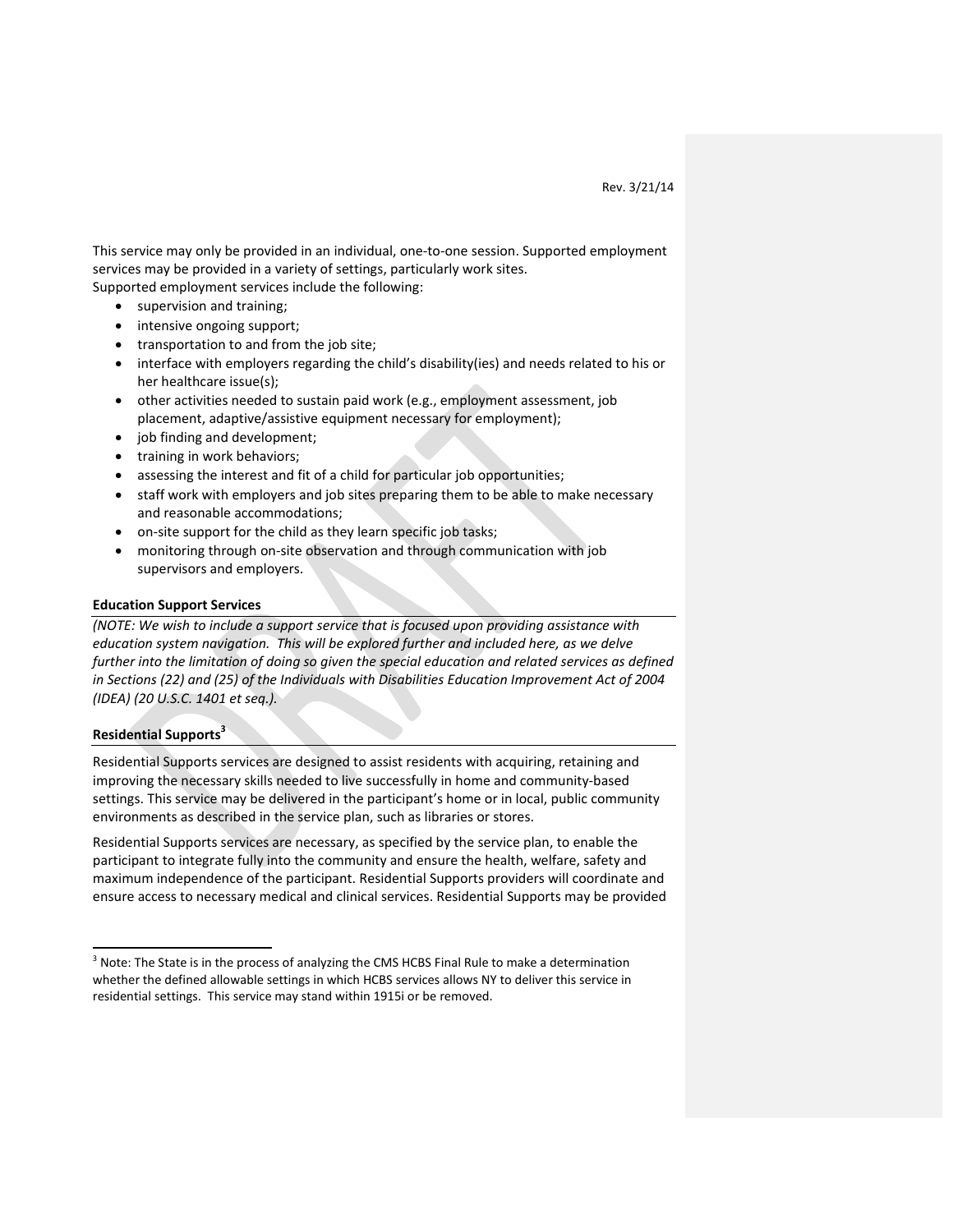when the provider of Residential Supports services is also the provider of the housing for the participant.

Residential supports are designed to assist participants with a mental health and/or substance use disorder or co-occurring diagnosis in acquiring, retaining and improving skills such as communication, self-help, domestic, self-care, socialization, fine and gross motor skills, mobility, personal adjustment, relationship development, use of community resources and adaptive skills necessary to reside successfully in home and community-based settings.

Residential Supports are skill based and individualized and will be provided to meet the participant's needs as determined by the assessment performed in accordance with Department requirements and as outlined in the participant's service plan. Supports include management of symptoms of Mental Health and/or Substance Use Disorder that impact stable living in a community setting.

Residential Supports services may help participants develop skills necessary for community living, such as:

- Instrumental Activities of Daily Living (IADLs) including: Instruction in accessing and using community resources such as transportation, translation, and communication assistance as identified as a need in the plan of care and services to assist the participant in shopping and performing other necessary activities of community and civic life, including self-advocacy.
- Instruction in developing or maintaining financial stability and security (e.g., understanding budgets, managing money and the right to manage their own money).

Residential Supports provide onsite and offsite modeling, training, and/or supervision to assist the participant in developing maximum independent functioning in community living activities. This service also includes assistance with medication administration and the performance of health-related tasks to the extent State law permits.

The cost of transportation provided by Residential Supports service providers to and from activities is included as a component within the rate of the Residential Supports services and, therefore, is reflected in the rate for the service.

Services must be delivered in a manner that supports the participant's communication needs including, but not limited to, age appropriate communication, translation services for participants that are of limited-English proficiency or who have other communication needs requiring translation, assistance with the provider's understanding and use of communication devices used by the participant.

#### **Non-Medical Transportation**

Non-medical Transportation services are offered, in addition to any medical transportation furnished under the 42 CFR 440.17(a) in the State Plan. Non-medical Transportation services are necessary, as specified by the service plan, to enable participants to gain access to authorized 1915i services that enable them to integrate more fully into the community and ensure the health, welfare, and safety of the child.